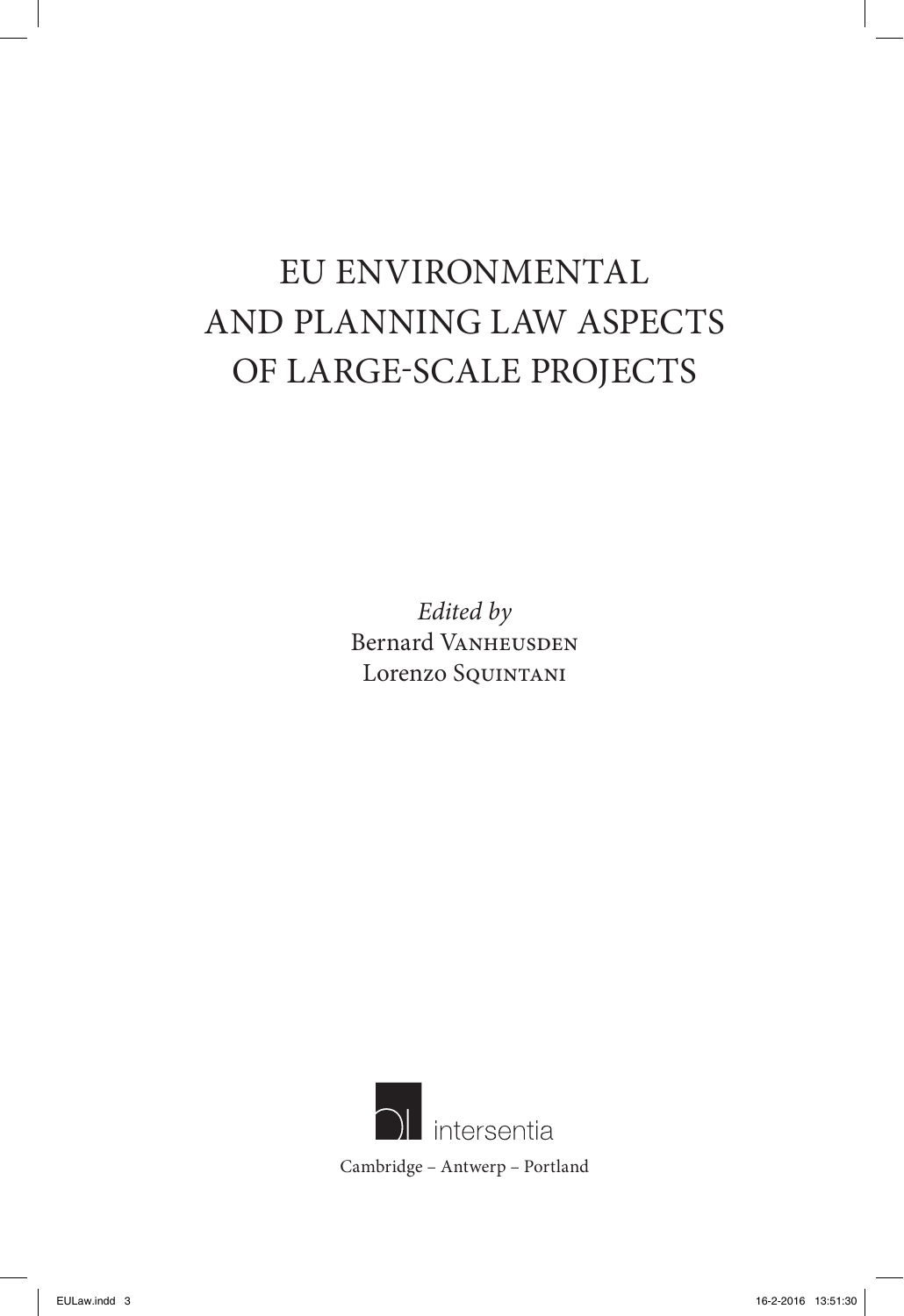Intersentia Ltd Sheraton House | Castle Park Cambridge | CB3 0AX | United Kingdom Tel.: +44 1223 370 170 | Fax: +44 1223 370 169 Email: mail@intersentia.co.uk www.intersentia.com | www.intersentia.co.uk

*Distribution for the UK and Ireland:* NBN International Airport Business Centre, 10 Thornbury Road Plymouth, PL6 7PP United Kingdom Tel: +44 1752 202 301 | Fax: +44 1752 202 331 Email: orders@nbninternational.com

*Distribution for Europe and all other countries:* Intersentia Publishing nv Groenstraat 31 2640 Mortsel Belgium Tel.: +32 3 680 15 50 | Fax: +32 3 658 71 21 Email: mail@intersentia.be

*Distribution for the USA and Canada:* International Specialized Book Services 920 NE 58th Ave Suite 300 Portland, OR 97213 **USA** Tel.: +1 800 944 6190 (toll free) | Fax: +1 503 280 8832 Email: info@isbs.com

#### EU Environmental and Planning Law Aspects of Large-Scale Projects © The editors and contributors severally 2016

The editors and contributors have asserted the right under the Copyright, Designs and Patents Act 1988, to be identified as authors of this work.

No part of this book may be reproduced, stored in a retrieval system, or transmitted, in any form, or by any means, without prior written permission from Intersentia, or as expressly permitted by law or under the terms agreed with the appropriate reprographic rights organisation. Enquiries concerning reproduction which may not be covered by the above should be addressed to Intersentia at the address above.

Cover image: © hxdyl – Thinkstock

ISBN 978-1-78068-381-2 D/2016/7849/40 NUR 828



British Library Cataloguing in Publication Data. A catalogue record for this book is available from the British Library.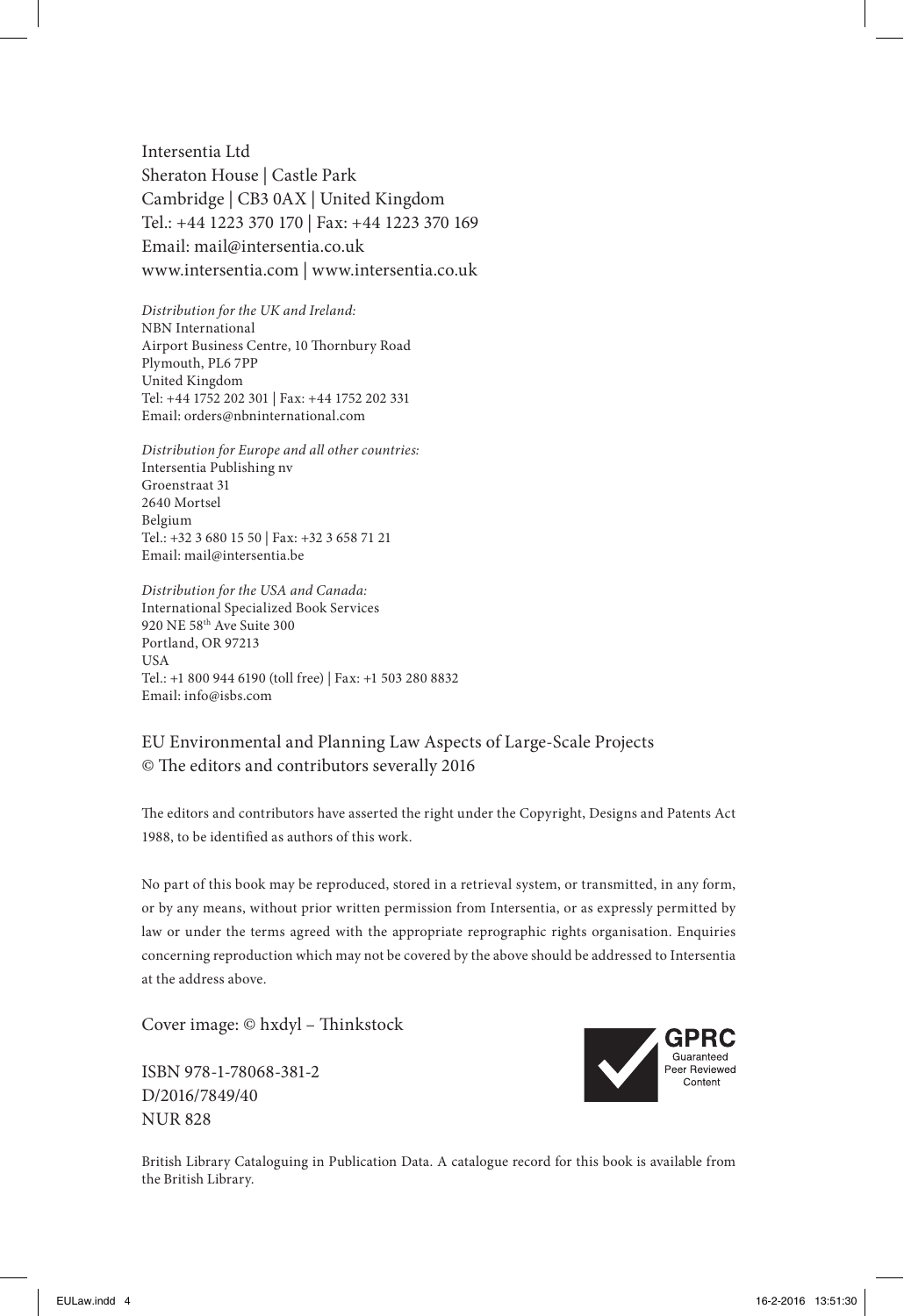# **CONTENTS**

| PART I. GENERAL<br>Chapter 1.<br><b>Environmental Aspects of State Aid for Energy Investment Projects</b><br>1.<br>1.1.<br>Key Questions and the Structure of an Analysis  14<br>1.2.<br>EU Environmental Policy and State Aid Rules 14<br>2.<br>'Polluter Pays' and 'Integration' as Principles Linking Environmental<br>3.<br>3.1.<br>3.2.<br>State Aid for Energy Investment Projects in Environment and Energy<br>4.<br>4.1.<br>4.2.<br>4.3.<br>5.<br>Chapter 2.<br>The New 2014 Regulation on Noise-Related Restrictions at EU Airports.<br>Help or Hurdle to Noise Management? |
|--------------------------------------------------------------------------------------------------------------------------------------------------------------------------------------------------------------------------------------------------------------------------------------------------------------------------------------------------------------------------------------------------------------------------------------------------------------------------------------------------------------------------------------------------------------------------------------|
|                                                                                                                                                                                                                                                                                                                                                                                                                                                                                                                                                                                      |
|                                                                                                                                                                                                                                                                                                                                                                                                                                                                                                                                                                                      |
|                                                                                                                                                                                                                                                                                                                                                                                                                                                                                                                                                                                      |
|                                                                                                                                                                                                                                                                                                                                                                                                                                                                                                                                                                                      |
|                                                                                                                                                                                                                                                                                                                                                                                                                                                                                                                                                                                      |
|                                                                                                                                                                                                                                                                                                                                                                                                                                                                                                                                                                                      |
|                                                                                                                                                                                                                                                                                                                                                                                                                                                                                                                                                                                      |
|                                                                                                                                                                                                                                                                                                                                                                                                                                                                                                                                                                                      |
|                                                                                                                                                                                                                                                                                                                                                                                                                                                                                                                                                                                      |
|                                                                                                                                                                                                                                                                                                                                                                                                                                                                                                                                                                                      |
|                                                                                                                                                                                                                                                                                                                                                                                                                                                                                                                                                                                      |
|                                                                                                                                                                                                                                                                                                                                                                                                                                                                                                                                                                                      |
|                                                                                                                                                                                                                                                                                                                                                                                                                                                                                                                                                                                      |
|                                                                                                                                                                                                                                                                                                                                                                                                                                                                                                                                                                                      |
|                                                                                                                                                                                                                                                                                                                                                                                                                                                                                                                                                                                      |
|                                                                                                                                                                                                                                                                                                                                                                                                                                                                                                                                                                                      |
|                                                                                                                                                                                                                                                                                                                                                                                                                                                                                                                                                                                      |
|                                                                                                                                                                                                                                                                                                                                                                                                                                                                                                                                                                                      |
|                                                                                                                                                                                                                                                                                                                                                                                                                                                                                                                                                                                      |
|                                                                                                                                                                                                                                                                                                                                                                                                                                                                                                                                                                                      |
|                                                                                                                                                                                                                                                                                                                                                                                                                                                                                                                                                                                      |
|                                                                                                                                                                                                                                                                                                                                                                                                                                                                                                                                                                                      |
| 1.                                                                                                                                                                                                                                                                                                                                                                                                                                                                                                                                                                                   |
| $\overline{2}$ .                                                                                                                                                                                                                                                                                                                                                                                                                                                                                                                                                                     |
| 2.1                                                                                                                                                                                                                                                                                                                                                                                                                                                                                                                                                                                  |
|                                                                                                                                                                                                                                                                                                                                                                                                                                                                                                                                                                                      |
|                                                                                                                                                                                                                                                                                                                                                                                                                                                                                                                                                                                      |

**Introduction**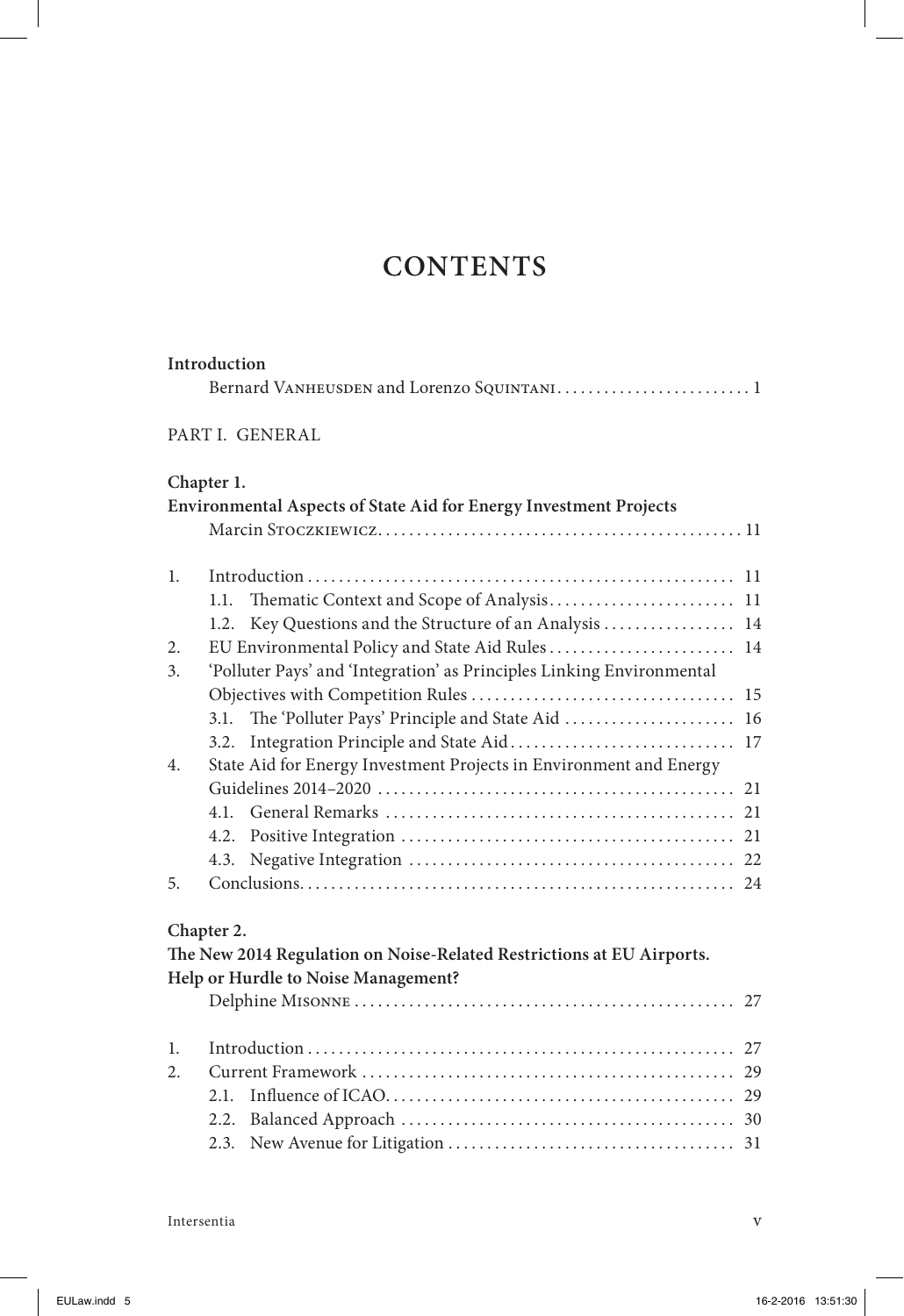|  | 3.5. Authorities that are Independent from All Stakeholders 41 |  |
|--|----------------------------------------------------------------|--|
|  |                                                                |  |

## **Chapter 3.**

|    | The EU and the Participation of Civil Society in Large Projects     |  |
|----|---------------------------------------------------------------------|--|
|    |                                                                     |  |
| 1. |                                                                     |  |
| 2. |                                                                     |  |
| 3. |                                                                     |  |
| 4. | Participation in EU Large, in Particular Trans-European Projects 49 |  |
|    |                                                                     |  |
|    |                                                                     |  |
|    | 4.3. Concerned Citizens and Trans-European Projects 52              |  |
|    |                                                                     |  |
| 5. |                                                                     |  |

#### **Chapter 4.**

|    | From Host to Investor: Enhancing the Sustainability of CDM Forest   |  |
|----|---------------------------------------------------------------------|--|
|    | <b>Carbon Projects</b>                                              |  |
|    |                                                                     |  |
| 1. |                                                                     |  |
|    |                                                                     |  |
| 2. | Current Regulatory and Private Sustainability Assessment  61        |  |
|    | 2.1. Host Countries' Regulatory Sustainability Assessment 62        |  |
|    | 2.1.1. The Main Project Players and CDM Project Cycle  62           |  |
|    | 2.1.2. Regulatory Sustainability Assessment in the National         |  |
|    |                                                                     |  |
|    | 2.1.3. Problems of Host Countries' Sustainability Assessments 66    |  |
|    | 2.2. Private Forest Certification Schemes in CDM Forest Projects 68 |  |
|    | 2.2.1. The Market of Private Forest Certification Schemes 69        |  |
|    |                                                                     |  |
|    | 2.2.3. Climate, Community and Biodiversity Standard  71             |  |
|    | 2.2.4. Problems of Private Forest Certification Schemes in          |  |
|    |                                                                     |  |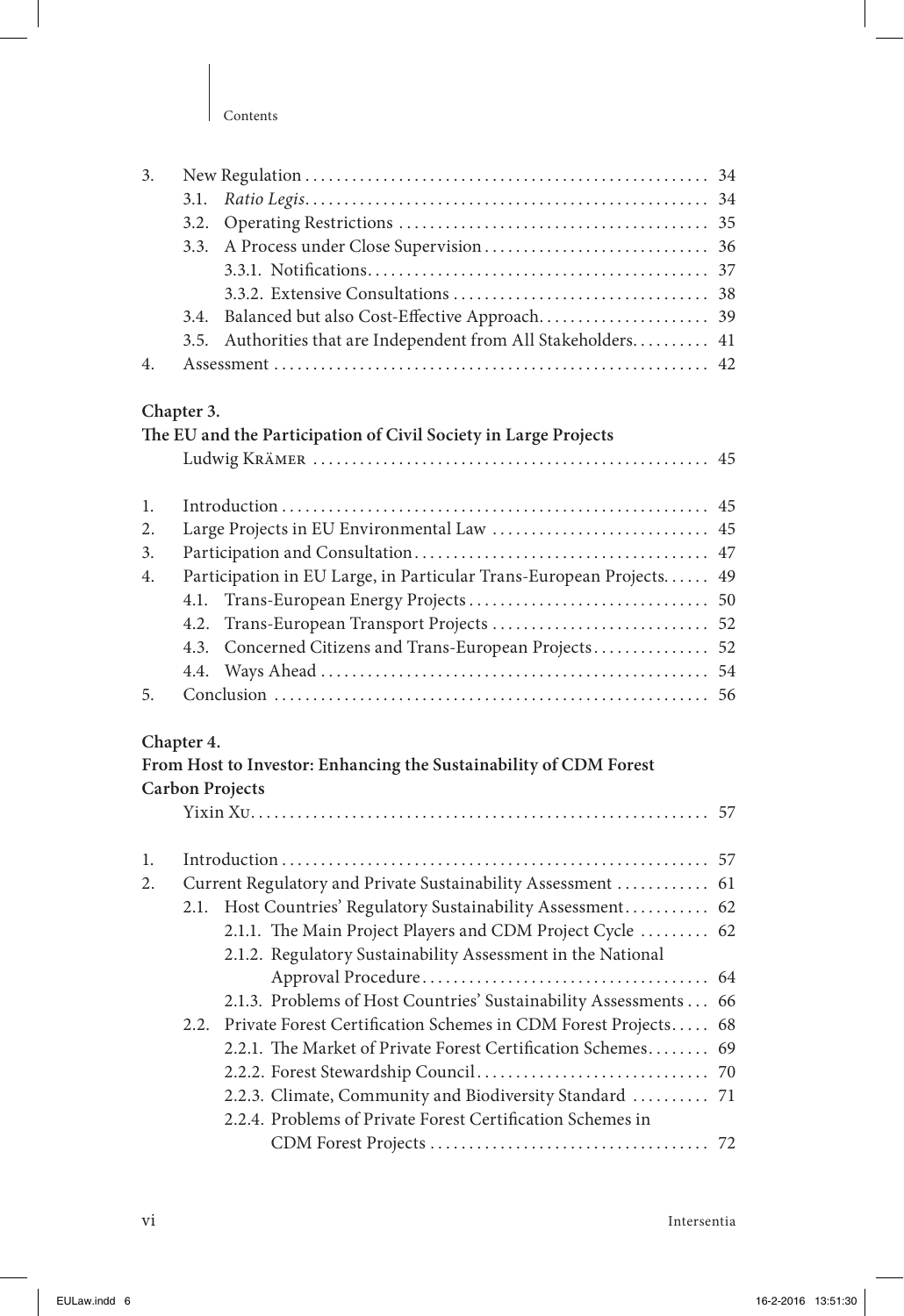|    | 2.3. CDM Voluntary Tool for Describing Sustainable Development  |  |
|----|-----------------------------------------------------------------|--|
|    |                                                                 |  |
| 3. |                                                                 |  |
|    | 3.1. International versus National Regulatory Approach  74      |  |
|    | 3.2. Promoting Incentives for Conserving Forests Ecosystem      |  |
|    |                                                                 |  |
|    | 3.3. Ex-Post Environmental Sustainability Assessment 77         |  |
|    |                                                                 |  |
|    | 3.4. Increase Local Participation and Power Decentralisation 77 |  |
| 4. |                                                                 |  |

#### Part II. PUBLIC PARTICIPATION

#### **Chapter 5.**

|    |      | Legislative Validation in Times of Environmental Democracy:           |  |
|----|------|-----------------------------------------------------------------------|--|
|    |      | Going Beyond the Deadlock or a Road to Nowhere?                       |  |
|    |      |                                                                       |  |
|    |      |                                                                       |  |
| 1. |      |                                                                       |  |
| 2. |      | Legislative Validation, EIA and Aarhus: 'Ceci n'est pas une pipe?' 89 |  |
|    | 2.1. | The Basics of EIA in the European Union: the Backbone of              |  |
|    |      |                                                                       |  |
|    | 2.2. |                                                                       |  |
|    |      | 2.3. The Exemption Offered by Article 1(4) of the EIA Directive  93   |  |
| 3. |      | Strict Judicial Scrutiny: Aarhus Shows its Teeth to the Walloon       |  |
|    |      |                                                                       |  |
|    | 3.1. | The Re-Emergence of Article 1(4) in a Belgian Large                   |  |
|    |      |                                                                       |  |
|    |      | 3.2. '¡No pasarán!' says the Court in Luxembourg and the Belgian      |  |
|    |      |                                                                       |  |
|    | 3.3. |                                                                       |  |
| 4. |      | A More Generous Approach: UK Supreme Court Endorses the HS2           |  |
|    |      |                                                                       |  |
|    | 4.1. |                                                                       |  |
|    |      | 4.2. UK Supreme Court Opts for a Middle Ground  108                   |  |
|    |      | 4.3. Common Sense or Splendid Isolation? 111                          |  |
| 5. |      |                                                                       |  |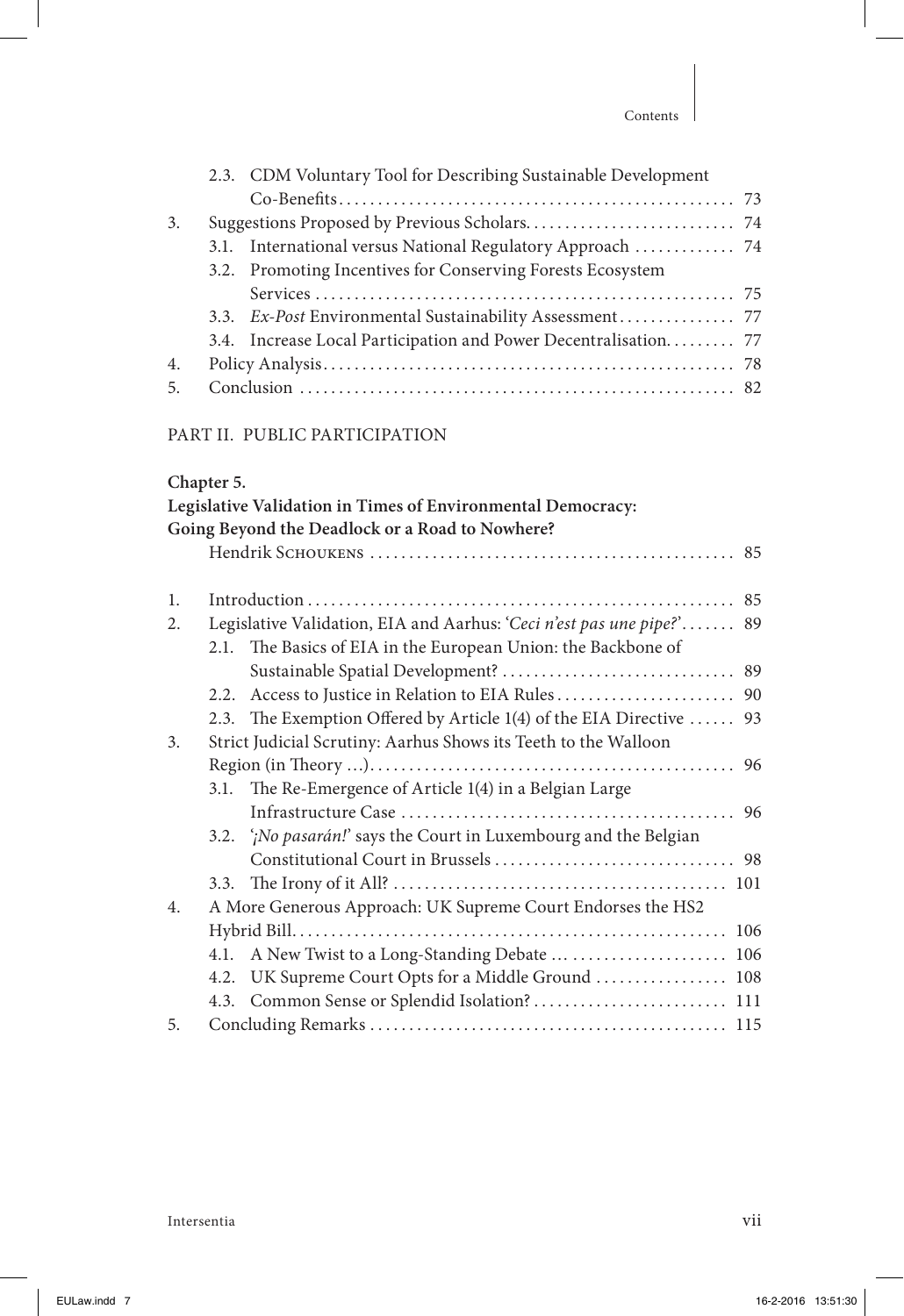|    | Chapter 6. |                                                                     |     |  |  |
|----|------------|---------------------------------------------------------------------|-----|--|--|
|    |            | Controversies about Projects or Plans Passed by Law in Spain.       |     |  |  |
|    |            | Environmental Impact Assessment, Right to Take Part and Access to   |     |  |  |
|    |            | Justice on Environmental Issues                                     |     |  |  |
|    |            | José Ignacio CUBERO MARCOS and Unai ABERASTURI GORRIÑO 119          |     |  |  |
| 1. |            |                                                                     |     |  |  |
| 2. |            | The Right to Participate on Environmental Matters 121               |     |  |  |
|    | 2.1        |                                                                     |     |  |  |
|    | 2.2.       |                                                                     |     |  |  |
|    | 2.3.       |                                                                     |     |  |  |
| 3. |            | The Effects of the Projects and Plans Passed by a Legislative Act   |     |  |  |
|    |            | Both on the Environmental Impact Assessment and the Strategic       |     |  |  |
|    |            |                                                                     |     |  |  |
|    | 3.1.       | The Foundation of the Environmental Impact Assessment  126          |     |  |  |
|    | 3.2.       | Adequate Procedure to Participate and Coordinate Public             |     |  |  |
|    |            |                                                                     |     |  |  |
|    |            | 3.2.1. The European Union Case Law's Approach  128                  |     |  |  |
|    |            | 3.2.2. Objections to the CJEU's Case Law: the Right to              |     |  |  |
|    |            | Participate in the EIA and the Strategic Environmental              |     |  |  |
|    |            |                                                                     |     |  |  |
|    | 3.3.       | Single Legislative Acts and EIA Legislation  131                    |     |  |  |
|    |            | 3.3.1. Single Legislative Acts: Concept and Characteristics 131     |     |  |  |
|    |            | 3.3.2. The Recent Jurisprudence of the Spanish Constitutional       |     |  |  |
|    |            |                                                                     | 133 |  |  |
|    |            | 3.3.3. Some Critical Observations Related to Participation          |     |  |  |
|    |            |                                                                     |     |  |  |
| 4. |            | Access to Justice on Environmental Matters 137                      |     |  |  |
|    | 4.1.       |                                                                     |     |  |  |
|    | 4.2.       | The Single Legislative Acts and the Right to Access to Justice      |     |  |  |
|    |            |                                                                     |     |  |  |
| 5. |            |                                                                     |     |  |  |
|    |            |                                                                     |     |  |  |
|    | Chapter 7. |                                                                     |     |  |  |
|    |            | The Implementation of the Second Pillar of the Aarhus Convention    |     |  |  |
|    |            | in Italy: The Need for Reform and for Introduction of the So-Called |     |  |  |
|    |            | 'Deliberative Arenas'                                               |     |  |  |
|    |            |                                                                     |     |  |  |
| 1. |            | Preliminary Remarks on the Scope of the Article: Public             |     |  |  |
|    |            | Participation in the Environmental Field 143                        |     |  |  |
|    | 1.1.       | The Interest in Studying 'Deliberative Arenas' 146                  |     |  |  |
| 2. |            | The Aarhus Convention: a Brief Outline 148                          |     |  |  |
|    |            |                                                                     |     |  |  |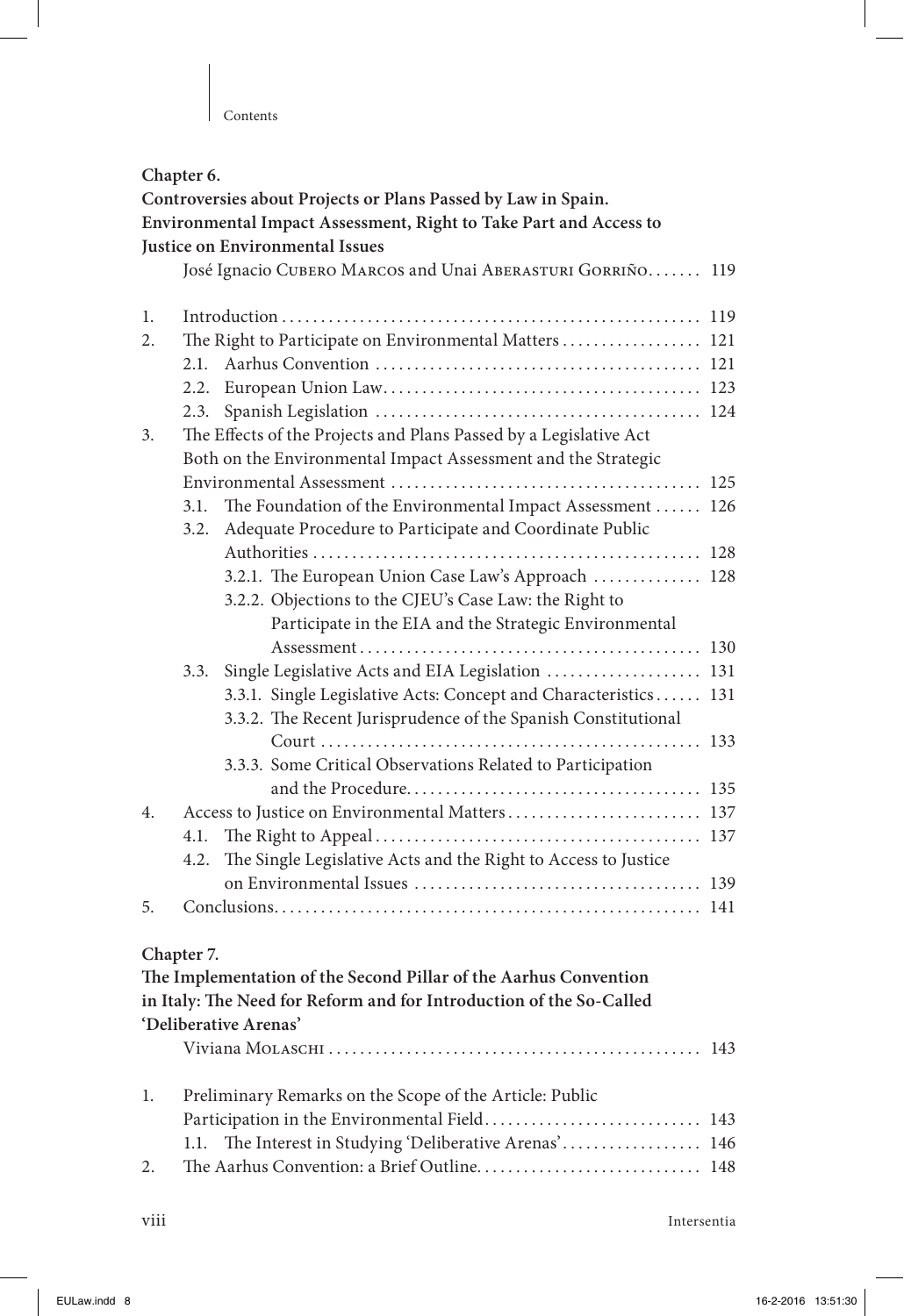| 3. | The Implementation of the Second Pillar of the Aarhus Convention<br>in the Italian Environmental Code: the Regulation of the 'Ordinary' |  |
|----|-----------------------------------------------------------------------------------------------------------------------------------------|--|
|    |                                                                                                                                         |  |
| 4. | Public Participation in the 'Special' EIA Concerning Major Works. 154                                                                   |  |
| 5. | The Example of the Law of Tuscany n. 46 of 2013 on Regional                                                                             |  |
|    | Public Debate and Promotion of Participation in the Elaboration                                                                         |  |
|    |                                                                                                                                         |  |
| 6. | Conclusions: Participatory Gaps and Criticalities of Italian                                                                            |  |
|    | Environmental Legislation: the Need for Reform and for                                                                                  |  |
|    |                                                                                                                                         |  |

#### Part III. ENVIRONMENTAL IMPACT ASSESSMENT

## **Chapter 8.**

|                  |      | Trans-Boundary Environmental Impact Assessment in Cross-Border    |  |
|------------------|------|-------------------------------------------------------------------|--|
|                  |      | Oil and Gas Pipelines: What Lessons Can Be Learned from the Espoo |  |
|                  |      | Convention and the EU EIA Directive                               |  |
|                  |      |                                                                   |  |
|                  |      |                                                                   |  |
| 1.               |      |                                                                   |  |
| 2.               |      | The Current Legal Framework of Trans-Boundary EIA                 |  |
|                  |      |                                                                   |  |
|                  | 2.1. |                                                                   |  |
|                  |      |                                                                   |  |
|                  |      |                                                                   |  |
| 3.               |      | An Analysis of Applying Trans-Boundary EIA to Cross-Border        |  |
|                  |      |                                                                   |  |
|                  | 3.1. | A Critique: Challenges of Applying Trans-Boundary EIA             |  |
|                  |      | to the Cross-Border Pipelines, the Case Study of the Nord         |  |
|                  |      |                                                                   |  |
|                  | 3.2. | Applying the Espoo Convention and EU EIA Directive                |  |
|                  |      |                                                                   |  |
|                  |      | 3.2.1. The Assessment of Alternatives  184                        |  |
|                  |      | 3.2.2. Trans-Boundary EIA in Cases Involving Non-EU               |  |
|                  |      | Member States and Countries that are not Parties                  |  |
|                  |      |                                                                   |  |
|                  |      | 3.2.3. Complying with National EIA Requirements 186               |  |
|                  |      |                                                                   |  |
| $\overline{4}$ . |      |                                                                   |  |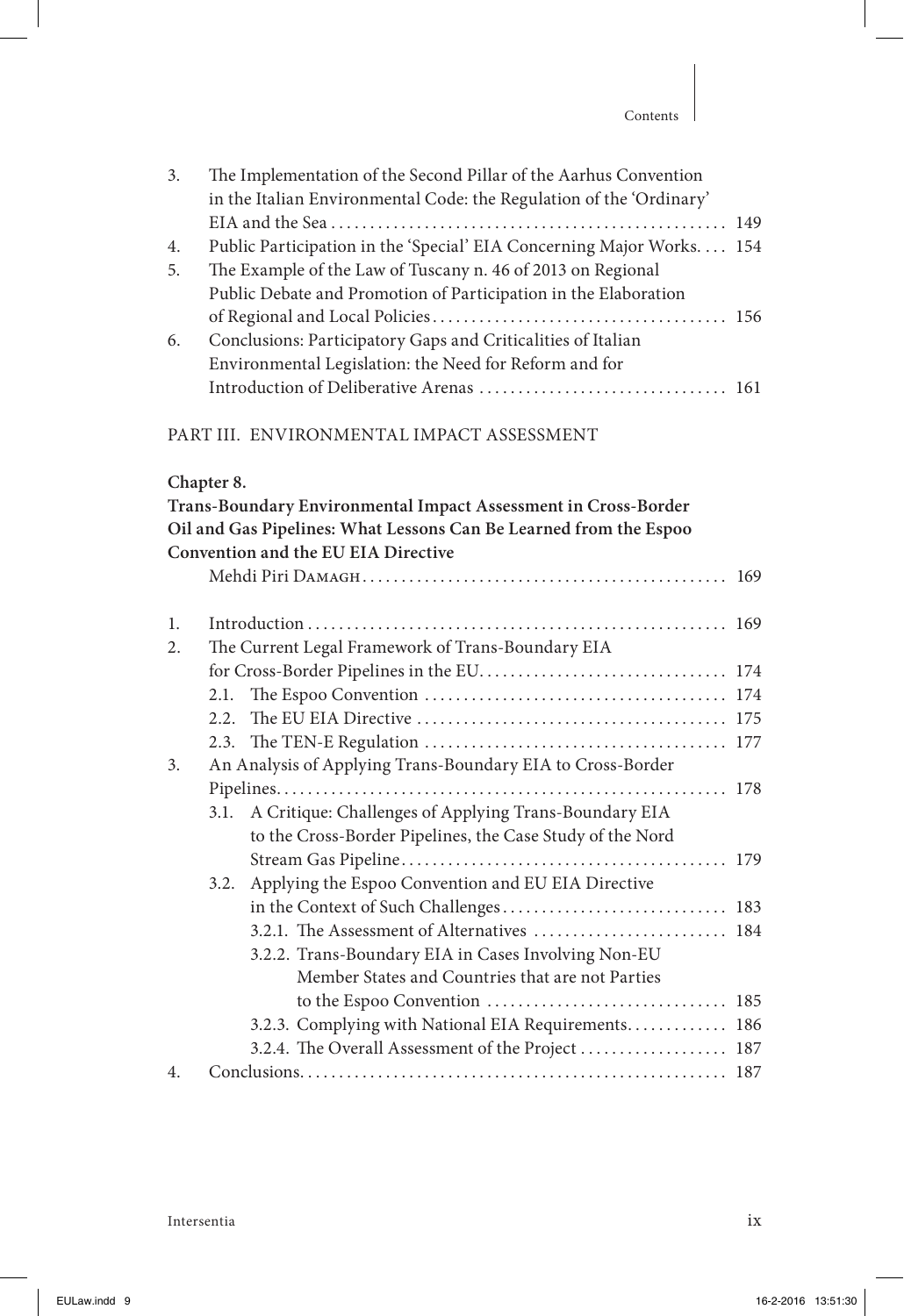#### Contents

|    | Chapter 9.                                                           |  |
|----|----------------------------------------------------------------------|--|
|    | <b>Environmental Impact Assessment to Support Marine Innovation:</b> |  |
|    | The 'Rochdale Envelope' and 'Deploy & Monitor' in the UK's Ocean     |  |
|    | <b>Energy Industry</b>                                               |  |
|    |                                                                      |  |
| 1. | Environmental Impact Assessment for Ocean Energy 190                 |  |
|    | 1.1. Case Study: Marine Current Turbines, Northern Ireland 193       |  |
| 2. | Issues with EIA for Ocean Energy Projects  194                       |  |
| 3. | Introducing Risk into the Regulatory Framework 195                   |  |
| 4. |                                                                      |  |
|    | 4.1.                                                                 |  |
|    |                                                                      |  |
| 5. |                                                                      |  |
| 6. |                                                                      |  |
| 7. |                                                                      |  |
|    | PART IV. WATER                                                       |  |
|    |                                                                      |  |
|    | Chapter 10.                                                          |  |
|    | The Case for Smart Governance in European Water Law                  |  |
|    |                                                                      |  |
| 1. |                                                                      |  |
| 2. |                                                                      |  |
|    | 2.1.                                                                 |  |
|    | 2.2.                                                                 |  |
|    | River Basin Management Plans and Programmes of Measures 219<br>2.3.  |  |
|    | 2.4.                                                                 |  |
|    | 2.5.                                                                 |  |
|    | 2.6                                                                  |  |
| 3. |                                                                      |  |
|    | The Bundesverwaltungsgericht's Questions to the ECJ 224<br>3.1.      |  |
|    | Advocate General Jääskinen's Opinion 225<br>3.2.                     |  |
|    | 3.2.1. Article 4 WFD as a Self-Executing Norm  226                   |  |
|    | 3.2.2. The Interpretation of 'Deterioration' and 'Good Status' 227   |  |

3.3. The ECJ's Judgment .......................................... 230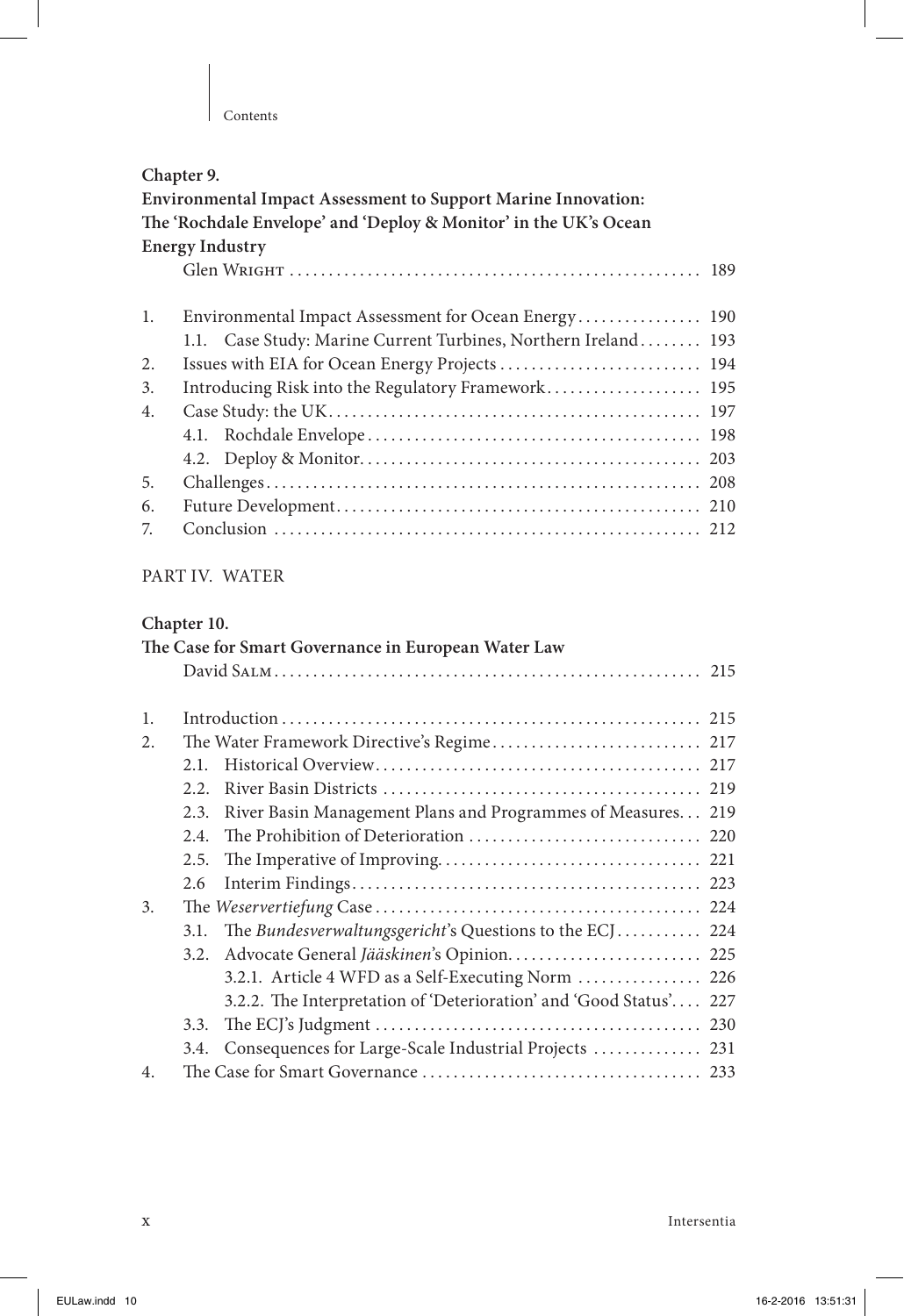| Chapter 11.<br>Coal-Fired Power Plants under EU Water Law: The Phasing-Out |                                                          |                                                                        |  |  |
|----------------------------------------------------------------------------|----------------------------------------------------------|------------------------------------------------------------------------|--|--|
|                                                                            |                                                          |                                                                        |  |  |
| the Permission of Coal-Fired Power Plants?                                 |                                                          |                                                                        |  |  |
|                                                                            |                                                          |                                                                        |  |  |
| 1.                                                                         |                                                          |                                                                        |  |  |
| 2.                                                                         |                                                          | Facts and Figures Concerning Coal-Fired Power Plants  238              |  |  |
| 3.                                                                         |                                                          | The Phasing-Out requirement of Mercury and its Different               |  |  |
|                                                                            |                                                          |                                                                        |  |  |
|                                                                            | 3.1.                                                     | The Phasing-Out Requirement under EU Water Law 241                     |  |  |
|                                                                            | 3.2.                                                     | The Time Frame for the Implementation of the Phasing-Out               |  |  |
|                                                                            |                                                          |                                                                        |  |  |
|                                                                            | 3.3.                                                     | The Legal Effect of the Phasing-Out Requirement  244                   |  |  |
|                                                                            |                                                          | 3.3.1. Arguments Against Direct Legal Effect  244                      |  |  |
|                                                                            |                                                          | 3.3.2. Arguments in Favour of a Direct Legal Effect 245                |  |  |
| 4.                                                                         |                                                          |                                                                        |  |  |
|                                                                            |                                                          |                                                                        |  |  |
|                                                                            | Chapter 12.                                              |                                                                        |  |  |
|                                                                            |                                                          | The Permissibility of Projects for Interbasin Water Transfer under the |  |  |
|                                                                            |                                                          | Prism of the EU Water and Environmental Legislation                    |  |  |
|                                                                            |                                                          |                                                                        |  |  |
|                                                                            |                                                          |                                                                        |  |  |
| 1.                                                                         |                                                          |                                                                        |  |  |
| 2.                                                                         |                                                          | Lessons Learned by the Implementation of the IBTs Worldwide 251        |  |  |
|                                                                            | 2.1.                                                     |                                                                        |  |  |
|                                                                            |                                                          | 2.2. Remarks Concerning the Implications of IBTs  254                  |  |  |
| 3.                                                                         | Assessing the IBTs under the Prism of the New Regulatory |                                                                        |  |  |
|                                                                            |                                                          | Concepts in Water and Environmental Law, with Emphasis on the          |  |  |
|                                                                            |                                                          |                                                                        |  |  |
|                                                                            | 3.1.                                                     | The 'Paradigm Shift' in Water Law and its Relevance for                |  |  |
|                                                                            |                                                          |                                                                        |  |  |
|                                                                            | 3.2.                                                     | The Relevant Principles, Criteria and Instruments for Assessing        |  |  |
|                                                                            |                                                          | IBTs under the EU Water and Environmental Law 259                      |  |  |
|                                                                            |                                                          | 3.2.1. The Critical Principles and Rules in EU Water Law  259          |  |  |
|                                                                            |                                                          | 3.2.2. The Critical Principles and Instruments in EU                   |  |  |
|                                                                            |                                                          |                                                                        |  |  |
| 4.                                                                         |                                                          | The Case of Acheloos under the Prism of its Legal and Governance       |  |  |
|                                                                            |                                                          |                                                                        |  |  |
|                                                                            | 4.1.                                                     | Background Information for the Acheloos Diversion Scheme 264           |  |  |
|                                                                            | 4.2.                                                     | The Jurisprudence of the Council of State before the Request           |  |  |
|                                                                            |                                                          |                                                                        |  |  |
|                                                                            | 4.3.                                                     |                                                                        |  |  |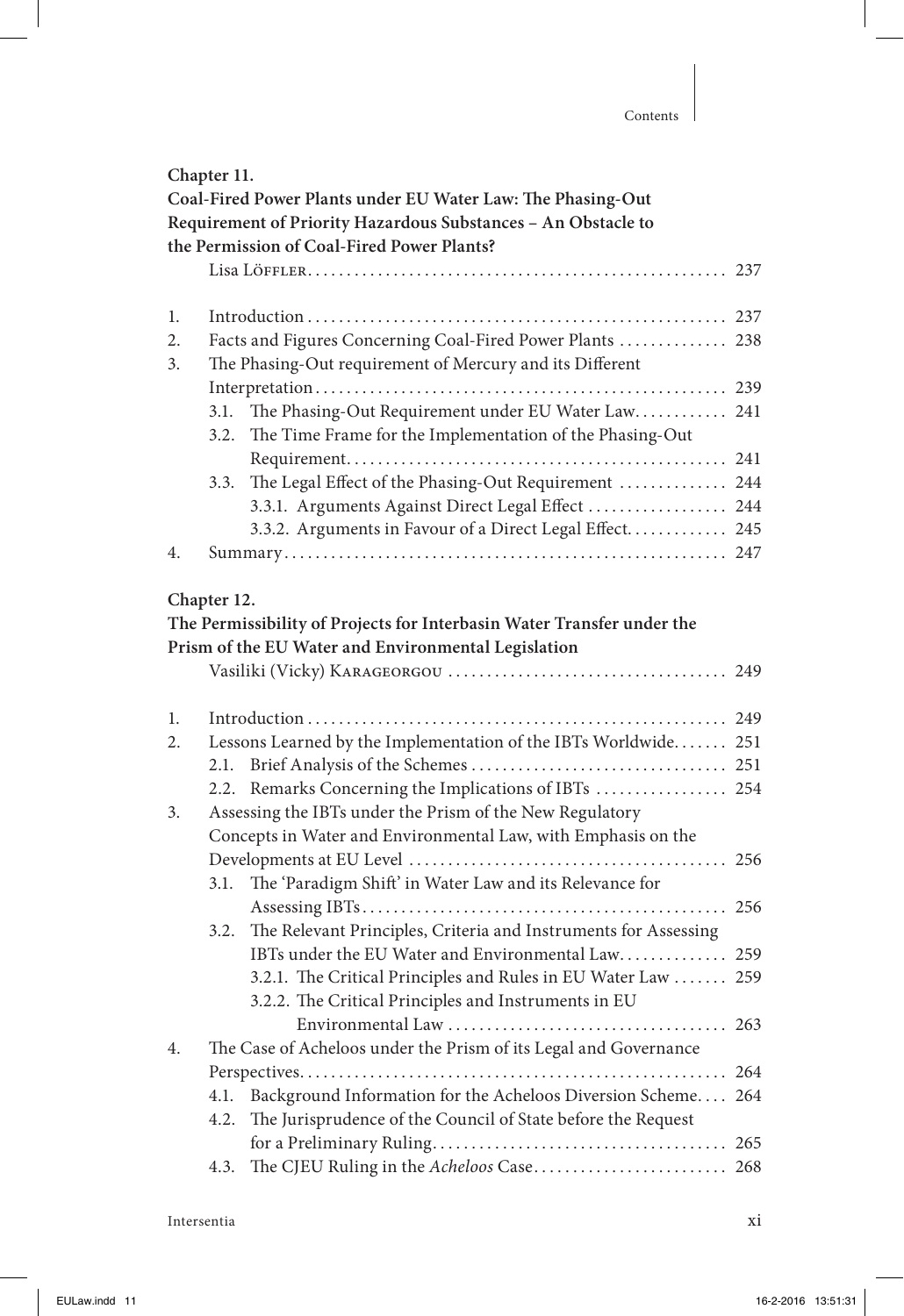|  | 4.4. The Decision of the Council of State after the CJEU Ruling 273 |  |
|--|---------------------------------------------------------------------|--|
|  |                                                                     |  |

#### Part V. NATURE

#### **Chapter 13.**

|    | Assessment and Authorisation of Plans and Projects Having a Significant |                                                                  |  |
|----|-------------------------------------------------------------------------|------------------------------------------------------------------|--|
|    | <b>Impact on Natura 2000 Sites</b>                                      |                                                                  |  |
|    |                                                                         |                                                                  |  |
|    |                                                                         |                                                                  |  |
| 1. |                                                                         |                                                                  |  |
| 2. |                                                                         | Appropriate Impact Assessment (Article 6(3) First Phrase)  286   |  |
|    | 2.1.                                                                    |                                                                  |  |
|    | 2.2.                                                                    | Which Plans and which Projects are Subject to an AIA? 286        |  |
|    |                                                                         | 2.2.1. Broad Interpretation of the Concepts<br>286               |  |
|    |                                                                         | 2.2.2. Projects and Plans that Are Likely to Have a Significant  |  |
|    |                                                                         | 288                                                              |  |
|    |                                                                         | 2.2.3. Screening: Prior Assessment of the Plan or Project's      |  |
|    |                                                                         |                                                                  |  |
|    |                                                                         | 2.2.4. Advantages and Drawbacks of Screening Methods 292         |  |
|    |                                                                         |                                                                  |  |
|    | 2.3.                                                                    | 295                                                              |  |
|    |                                                                         | 2.3.1. Background Against which the Appropriate Assessment       |  |
|    |                                                                         |                                                                  |  |
|    |                                                                         | 2.3.2. Soundness of the Appropriate Assessment  295              |  |
|    |                                                                         | 2.3.3. Best Scientific Knowledge in the Field  296               |  |
|    |                                                                         |                                                                  |  |
|    |                                                                         |                                                                  |  |
|    |                                                                         |                                                                  |  |
|    |                                                                         |                                                                  |  |
| 3. |                                                                         | Substantive Decision Criterion (Article 6(3) Second Phrase)  300 |  |
|    | 3.1.                                                                    |                                                                  |  |
|    | 3.2.                                                                    | Impact of Article 6(3) of the Habitats Directive on National     |  |
|    |                                                                         |                                                                  |  |
|    |                                                                         |                                                                  |  |
|    |                                                                         | 3.2.2. Stage at which Formal Consent Must Be Granted             |  |
|    |                                                                         |                                                                  |  |
|    |                                                                         | 3.2.3. Circumventing Formal Administrative Consent               |  |
|    |                                                                         | 302                                                              |  |
|    | 3.3.                                                                    | Plan and Project that can be Authorised in as Much as it Will    |  |
|    |                                                                         |                                                                  |  |
|    |                                                                         | 3.3.1. No Adverse Effects on Site's Integrity 303                |  |
|    |                                                                         |                                                                  |  |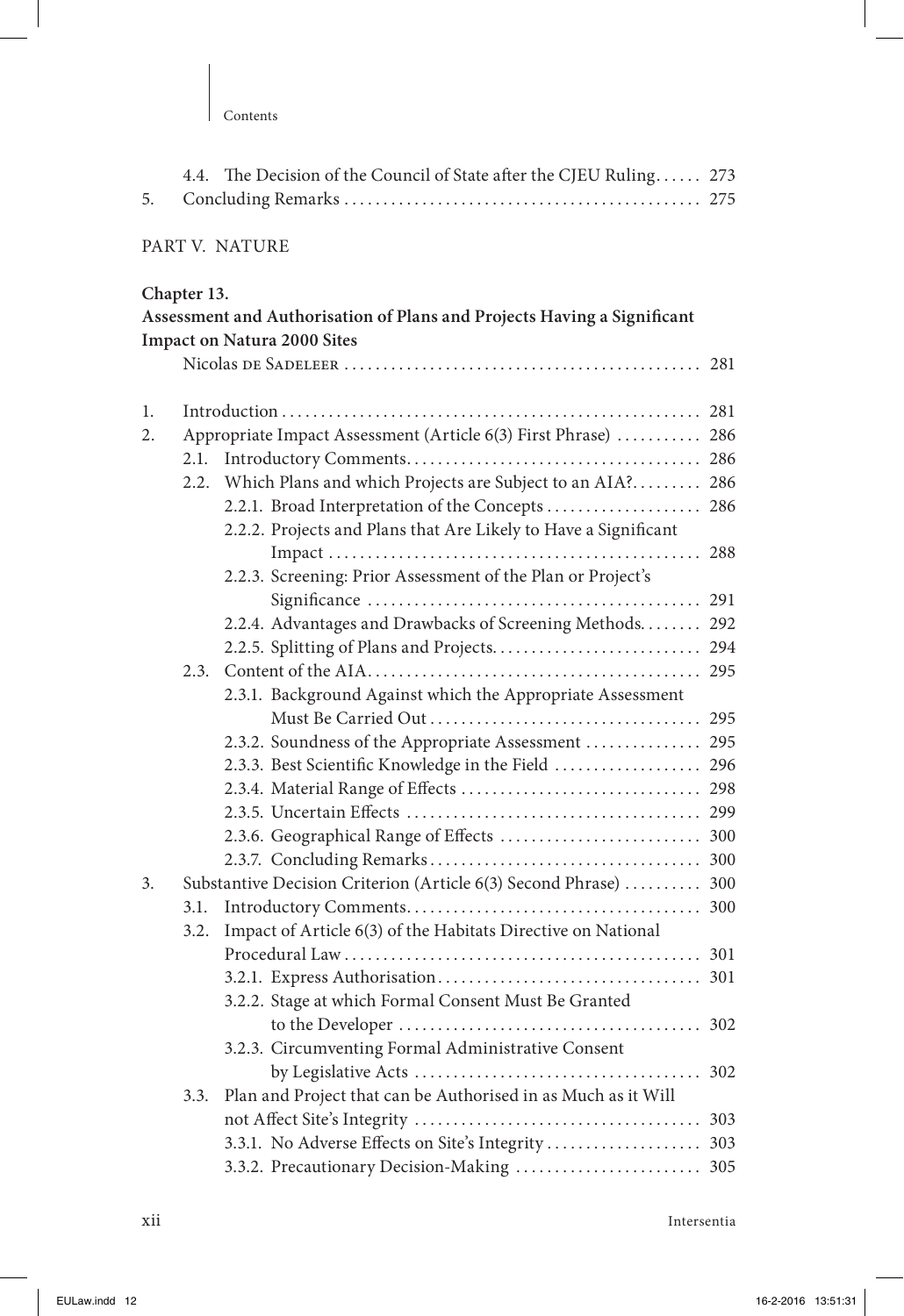| $\overline{4}$ . |                                                                        |  |
|------------------|------------------------------------------------------------------------|--|
|                  | 4.1.                                                                   |  |
|                  | 4.1.1. Derogation Mechanism Following Negative Findings                |  |
|                  |                                                                        |  |
|                  | 4.1.2. First Condition: Absence of Alternative Solutions  309          |  |
|                  |                                                                        |  |
|                  | 4.1.3.1. Non-Priority Habitats and Species  311                        |  |
|                  |                                                                        |  |
|                  | 4.1.3.3. Derogations Interpreted in the Light of                       |  |
|                  | the Objective of Sustainable Development 312                           |  |
|                  | 4.1.3.4. Procedural Requirements  314                                  |  |
|                  |                                                                        |  |
|                  |                                                                        |  |
| 5.               |                                                                        |  |
| 6.               |                                                                        |  |
|                  |                                                                        |  |
|                  | Chapter 14.                                                            |  |
|                  | Compensatory Measures for Large-Scale Projects in European Nature      |  |
|                  | Conservation Law after the Briels Case                                 |  |
|                  |                                                                        |  |
|                  |                                                                        |  |
| 1.               |                                                                        |  |
| 2.               |                                                                        |  |
| 3.               | Compensatory vs. Mitigation Measures - the Briels Case 323             |  |
| 4.               | Compensatory Measures vs. Usual Nature Conservation Measures 326       |  |
| 5.               | Compensation Beforehand; Compensation vs. Nature Development           |  |
|                  |                                                                        |  |
| 6.               | Biological Integrity vs. Man-Made Nature - the Acheloos River Case 328 |  |
| 7.               |                                                                        |  |

#### Part VI. LAND USE

#### **Chapter 15.**

| Land Use Regulation in the UK and the Role of the Court |  |  |  |
|---------------------------------------------------------|--|--|--|
|                                                         |  |  |  |
|                                                         |  |  |  |
|                                                         |  |  |  |
|                                                         |  |  |  |
|                                                         |  |  |  |
|                                                         |  |  |  |
|                                                         |  |  |  |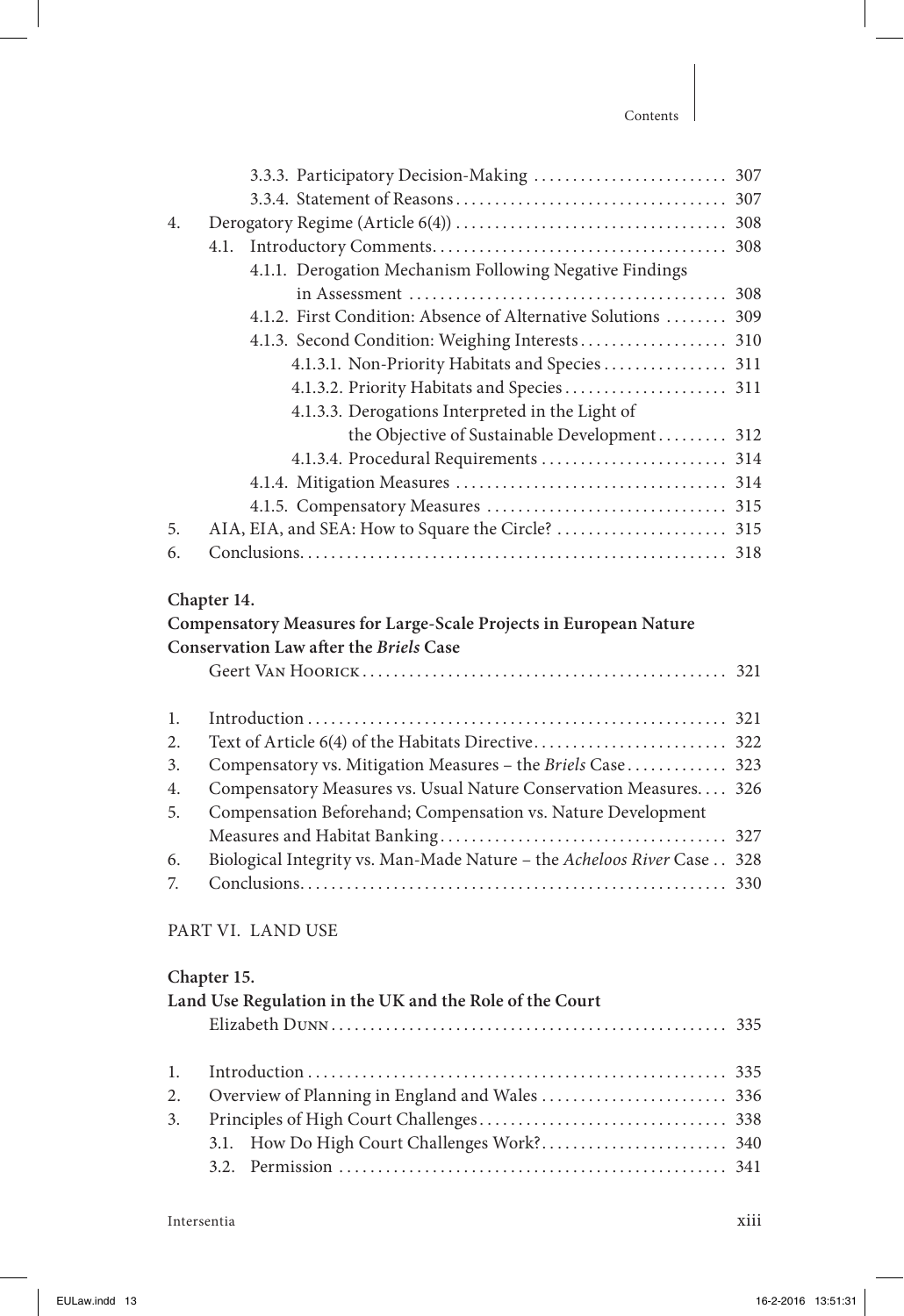| Contents |
|----------|
|----------|

|    | 3.3.        |                                                                      |  |
|----|-------------|----------------------------------------------------------------------|--|
|    | 3.4.        | Separation of Powers in England and Wales and the Rule               |  |
|    |             |                                                                      |  |
| 4. |             | The European Convention on Human Rights and High Court               |  |
|    |             |                                                                      |  |
|    | 4.1.        | Alconbury and the Right to a Fair and Public Hearing  343            |  |
|    | 4.2.        |                                                                      |  |
|    | 4.3.        | The Scope of Judicial Review - What is 'Full Jurisdiction'?  346     |  |
|    | 4.4.        | Access to a Fair and Public Hearing Post-Alconbury  348              |  |
|    |             |                                                                      |  |
|    |             |                                                                      |  |
| 5. |             | Developments in Judicial Review and European Influence 349           |  |
|    | 5.1.        |                                                                      |  |
|    | 5.2.        |                                                                      |  |
|    | 5.3.        |                                                                      |  |
|    |             |                                                                      |  |
|    |             |                                                                      |  |
|    | 5.4.        |                                                                      |  |
| 6. |             | Reform of the Judicial Review Process and the New Planning Court 357 |  |
|    | 6.1.        |                                                                      |  |
|    | 6.2.        |                                                                      |  |
|    |             | 6.2.1. The Criminal Justice and Courts Act 2015 (CJCA) 359           |  |
|    |             |                                                                      |  |
|    |             |                                                                      |  |
|    |             |                                                                      |  |
|    |             | 6.2.2. The Introduction of the Planning Court  361                   |  |
|    |             | 6.2.2.1. 'Significant Cases' and Target Timescales  362              |  |
|    |             |                                                                      |  |
| 7. |             |                                                                      |  |
|    |             |                                                                      |  |
|    | Chapter 16. |                                                                      |  |
|    |             | Public Participation in Land Management Law-Making Process in the    |  |
|    |             | Basque Country: Effects on Soil and Other Natural Resources          |  |
|    |             | Iñaki LASAGABASTER and María del Carmen BOLAÑO 367                   |  |
|    |             |                                                                      |  |
| 1. |             |                                                                      |  |
| 2. |             | Clarification of the Meaning of Land Management  369                 |  |
| 3. |             |                                                                      |  |
|    | 3.1.        |                                                                      |  |
|    |             | 3.1.1. Specific Analysis of the Land Use Matrix  373                 |  |
|    | 3.2.        |                                                                      |  |
|    |             |                                                                      |  |
|    |             |                                                                      |  |